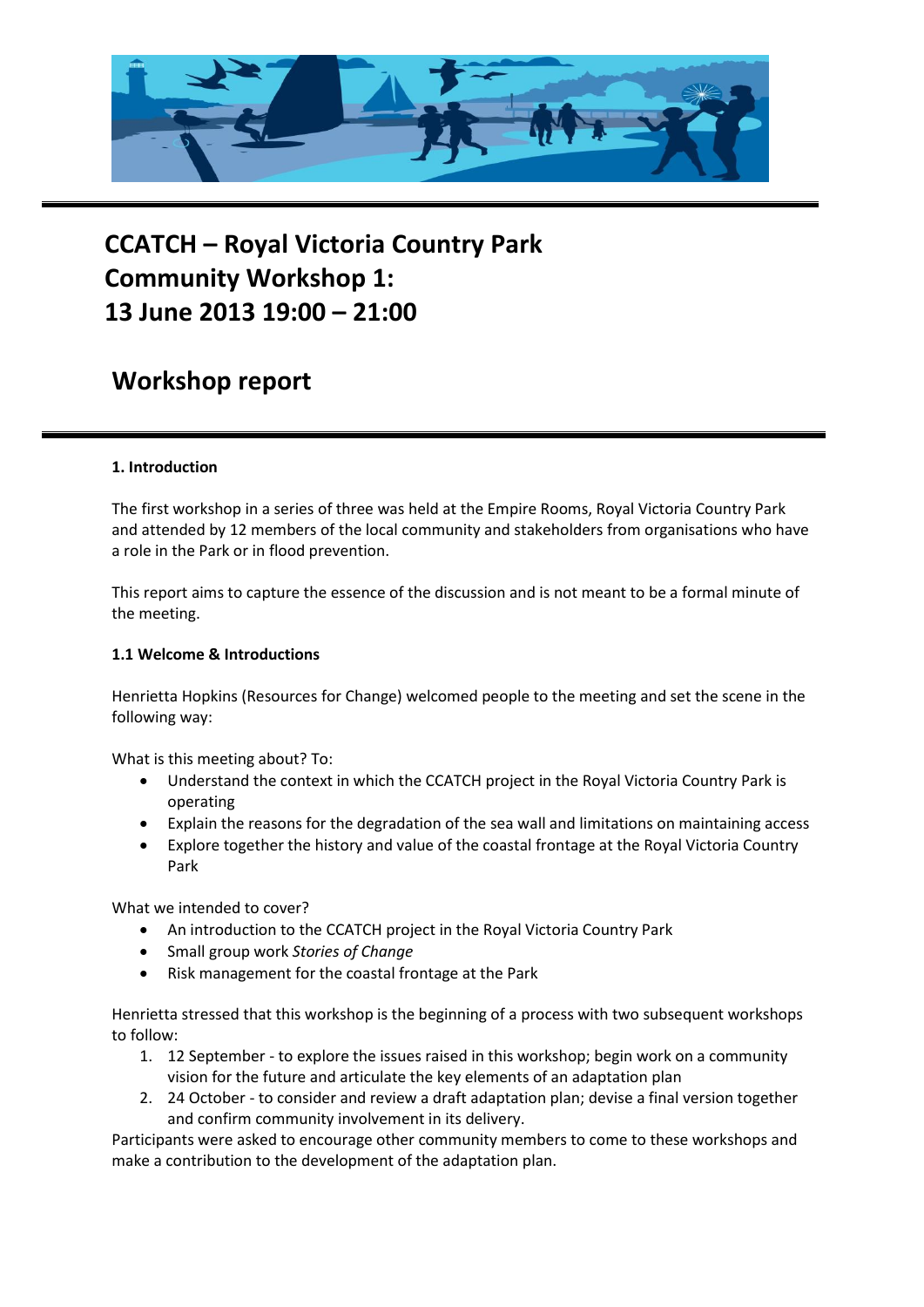

# **2. Update from the CCATCH project**

Rachael Gallagher, Coastal Planning Delivery Project Manager at Hampshire County Council gave a presentation on the overall CCATCH project and the aims and objectives for the CCATCH project in the Royal Victoria Country Park.

# **2.1 Information required - 1**

Participants were asked what information they needed to fully understand the issues described in the presentation. The following suggestions were made:

- Display boards in the Empire Rooms / cafe / shop are not seen by residents as those are not places that they go, other options suggested were:
	- o Weather proofed and in an external site in the Park
	- o Outside in the village
	- o A smaller version or a poster in the Parish Office, perhaps in the window
	- o In the library
- It was also recommended that information should be put in The Scene, the next copy date being 5 July

The following questions were asked:

- What is the bottom line  $(E)$  to repair the sea wall including reinstating access
- How this fits with the Shoreline Management Plan?

Participants were informed that these two questions would be covered in the next presentation within the session.

## **3. Stories of Change**

In two small groups of five, participants were asked to work with a facilitator to discuss their memories of the Park; significant events in the Park's history and how they value the Park currently. The following summarises those discussions.

# **3.1 Memories and Significant Events**

Participants in each group populated a timeline with their memories of the Park and significant events they either remember or know from its history. Images of the two timelines are provided at Appendix A from which it is interesting to note some differences between the group's memories of the Park. Group A populated their timeline with memories and public events prior to the Park opening after its purchase by the Council in the 1970s. Group B focused on the Park post-1970 when public access was not restricted by the military.

# **Group A**

Overarching point - the Park is about families and the local community

#### *Memories:*

- My wedding in the Empire Rooms in 1998
- Pumpkins Festivals x 2
- Walking the sea wall
- Train ride with my granddaughter
- Crabbing

#### *1800-1850s*

- People would have walked along the front
- The western shore would have been gravel and gorse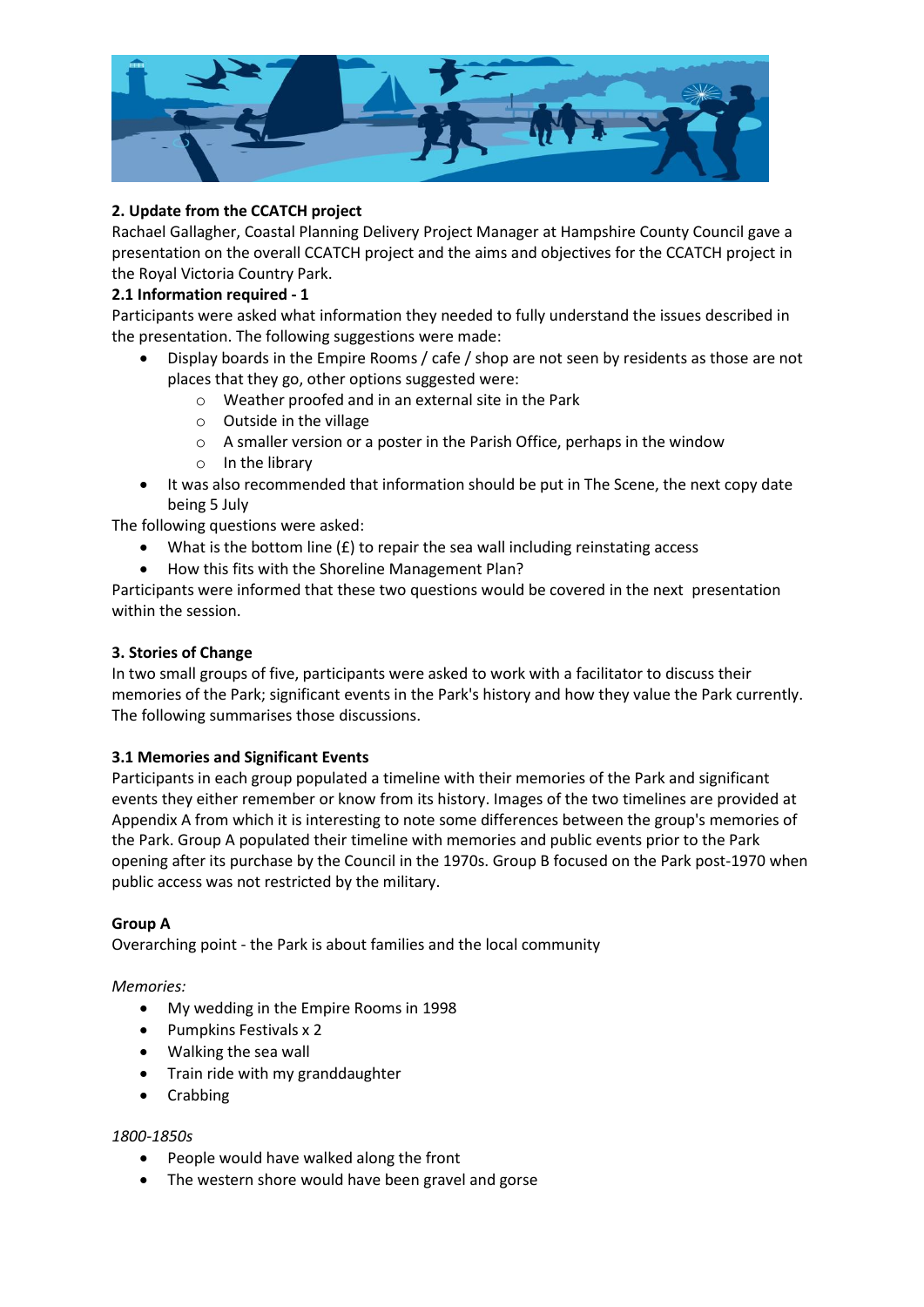

- Discussion when does the inlet turn in to a road? In the 1836 tithe map it is still shown as an inlet; it must have been with the building of the hospital
- There were woods before the hospital was built, it must have been very beautiful

#### *1863*

- The military hospital opened its doors to its first patients
- It needs to be clear that the pier opened nine years after the foundation stone was laid by Queen Victoria, so she did not come to the pier to lay the stone
- Queen Victoria walked through the Park from the Hard Queen's steps
- She visited the Park 23 times

#### *1864*

- Military cemetery opened
- It is important to remember that many people died of disease as well as injury
- Local families are in the cemetery too
- It includes people from around the world

#### *1930s*

- Netley families did come in to the Park
- There were villager sports days
- One participant sang in the chapel choir in 36/37 the balcony was full
- The Scottish Regiment came every year and marched along Station Road to the hospital
- During the 30s there was a bank going down to the foreshore, but pilings were also driven in *1940s*
	- There were wooden / metal stops going up to the houses (which are all eroding / gone now
	- The Americans put the concrete in to make the sea wall

#### *1970s*

- The war memorial for doctors and nurses of the Crimean War was scrapped
- Hampshire County Council purchased the site for the Park

#### *1980s onwards*

- Canberra leaving for the Falklands beaches full of people
- All the people that came to see the Oriana on its maiden voyage
- Lancaster, Spitfire, 7 P&O ships people congregate for all of these events
- In 1987 we lost a lot of trees in the wind
- Flooding we used to take a rowing boat from the Prince Consort Pub to the Hard
- In the last 20 years erosion seems to be happening faster
- There has been monitoring of the sea wall at the Hard since 1988
- We used to walk along the sea wall which is now closed
- The wall appears to be eroding more rapidly

#### *Group B*

- 1863 Opening of the hospital
- 1950s as a lad riding through the Park on bikes when it was a army hospital avoiding the guard post at the entrance
- 1963 closure of the hospital

*1970s*

- Carnival
- Bringing children to the village carnival held in the Park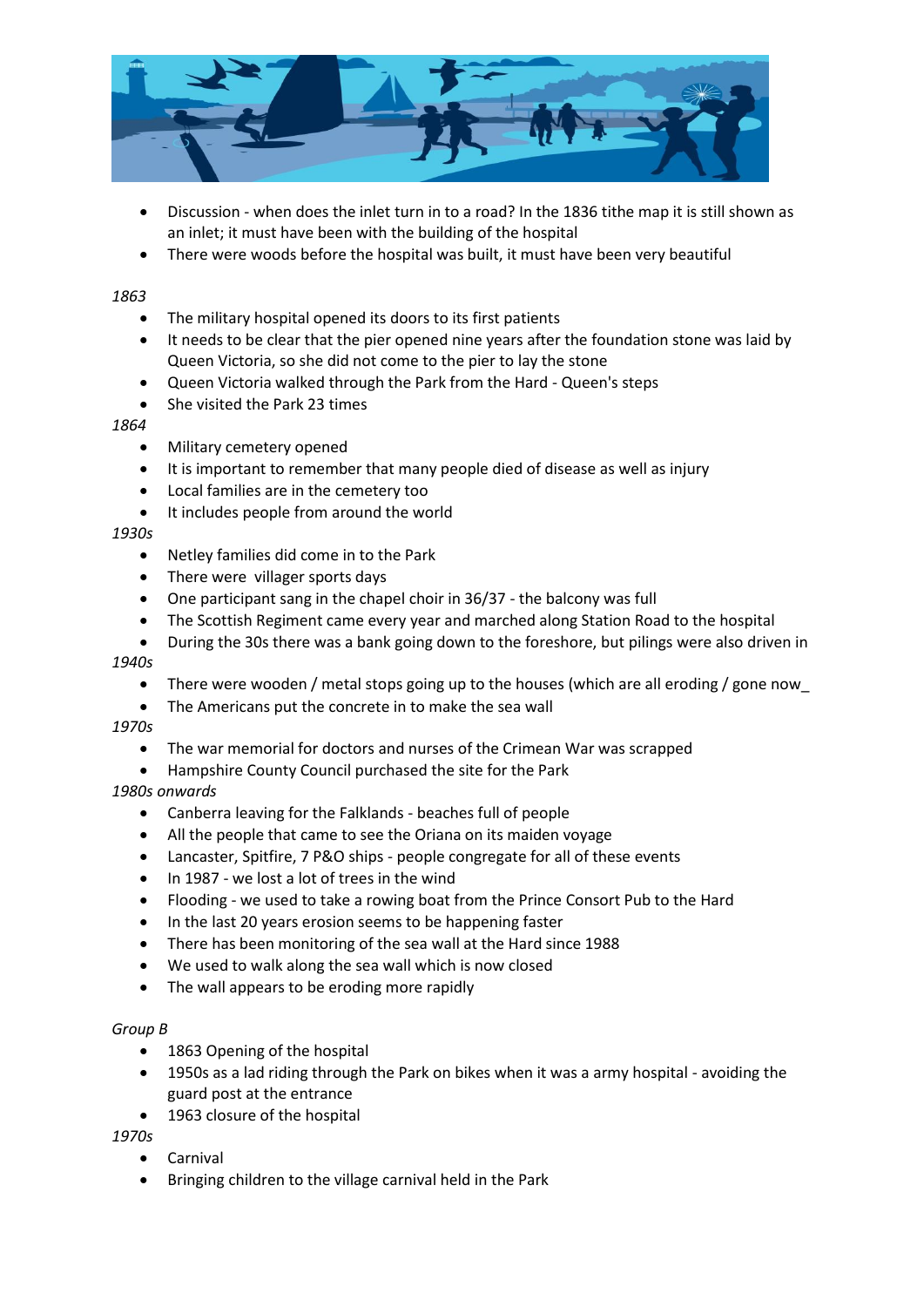

Mini Hampshire Show

Playing cricket on cricket field with permission of the army

*1990s*

- Park has become a lot more formalised in the last 18 years
- 1994 came for an interview at the Park and was impressed by the chapel building but confused by its isolation (I now know!)
- Barbecue opened 15 years ago (now got 8)
- Caravans arrived in the early 90s (not locally popular
- Watching the cruise ships with my family when my mother-in-law sailed out to Norway
- With my previous role with HCC coming down to have a look at the issues with the sea wall *2000s*
	- 2007 closure of access along wall
	- 2008 Friends of the Park set up
	- 2011 No funding for CPs have to be self-financing
	- I started voluntary work here in 2011
	- Park has become more popular with 400,000 visits per year
	- Ongoing pleasure of using the Park to run / job over the past 18 years
	- Enjoying just being in the Park with the beach plus the tress and open spaces

## **3.2 Postcard to the future**

Participants were asked to write a postcard to a community member using the Park in 20 years time. This is what they said:



#### **Group A**

Value the Park as a place of peace. Enjoy the seafront before it erodes away. We walk in the Park, on the beach - it isn't the museum. Climbing trees with my granddaughter.

- Must see the view at night from the shore. Fawley locks lovely with all the colourful lights reflecting on the water. - It's lovely to pop down on a summer evening and watch the cricket and enjoy the peace and quiet and people having fun.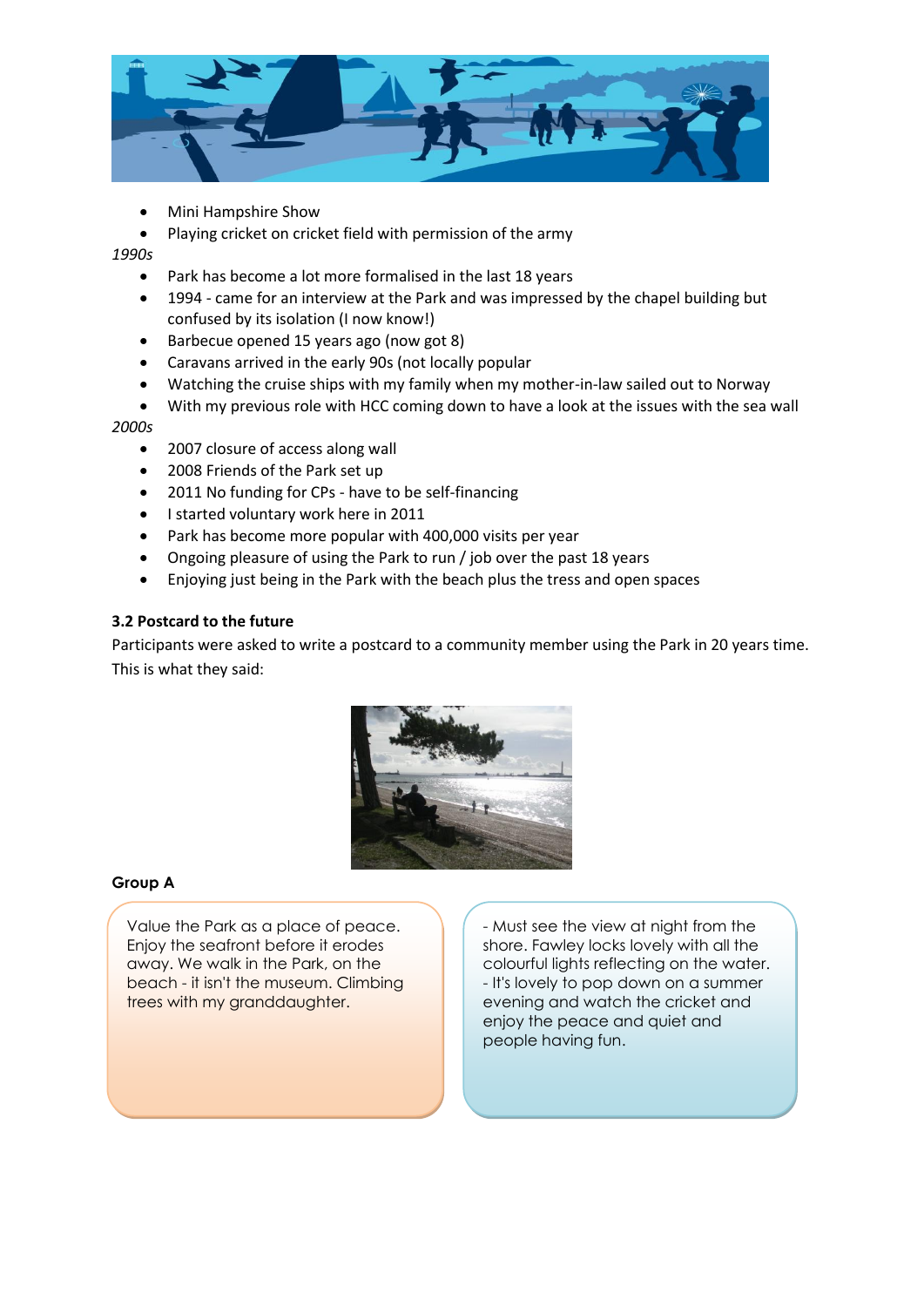

I like walking on the shingle - noise of the shingle! Collecting shells, watching boats and birds. Then, walking towards the other side among the trees, watching the change of seasons and enjoying different bird / squirrel activity etc.

To the Family Please join me to celebrate my 90th birthday at RVCP. I am looking forward to 4 generations of our family joining me for a B-B-Q in the Park. There are plenty of activities to keep the children entertained and with luck we may be able to see some large cruise ships sailing past.

Beach walking. The complete overall scene:

- Relaxed walking
- Leisure
- Beauty

A country way of life: community meetings / splendid events Changing.

Have watched history happen - Taskforce leaving for the Falklands; final journeys of QE1 & 2, Queen Mary and the like. Large container ships bringing goods. Good, clean, free, family fun. Playing in the woods with my children and grandchildren, crabbing off the sea wall. Valued the simple pleasures! Wild weather - Heathcliff country

#### **Group B**

Such a lovely park nestled in the middle of Netley right by the sea. Glorious views of the Solent with so many green areas to enjoy. Playing sport, having a picnic or just walking around. Surrounded not just by peaceful greenery but years of history. Who knew somewhere so nice could be so close to Southampton. Rhian (EA)

Great views of cruise ships going past. Nice quiet beach with pleasant views. Beach a bit stony, but water good. Weather now lovely. Clive Herring.

Hi, I'm sitting on the grass terrace outside the chapel building here at Royal Victoria Country Park eating icecream. Five cruise ships have just left Southampton five minutes apart. I've been up the 166 steps of the tower, what a magnificent view of Southampton water and the Isle of Wight. Weather sunny. Phil Halliwell

Hi Mum, Miss you. Staying in the Country Park for a few days. This view across Southampton Water is great. We are looking out towards Fawley Refinery and the water is great for a swim and it's warm too! L.O.L. Ian.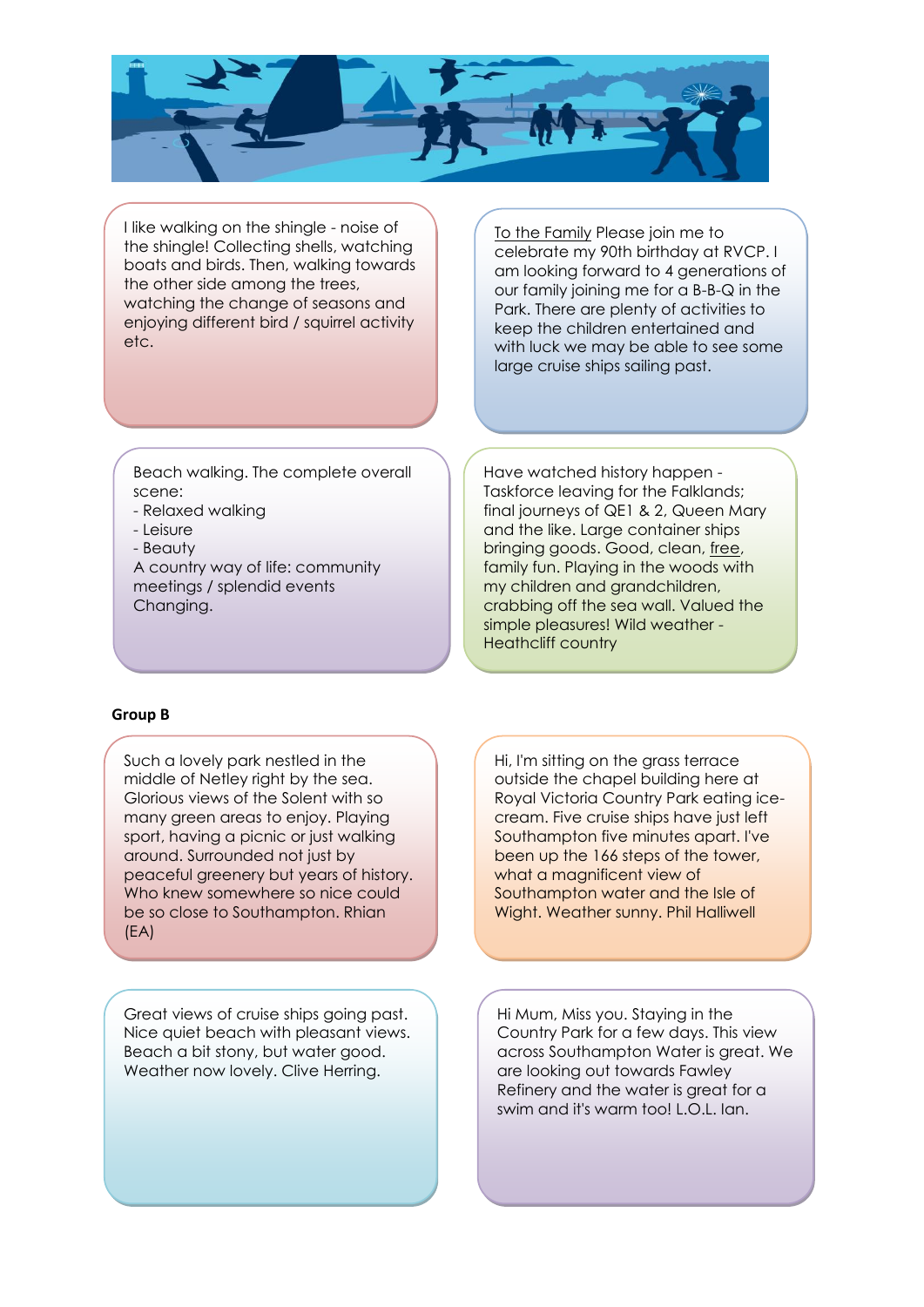

We have been to the Royal Victoria Park today. You can see the beach, watch cruise liners pass by and relax, yet enjoy the beautiful trees and park land. Lovely flowers, especially bluebells. Maureen Herring.

This is a wonderful green space near Southampton. On a sunny day like this you can walk the 280 acres of Park and woodland or sit by the sea watching the sailing boats. Trevor.

## **4. Risk management**

Rachael Gallagher gave a presentation on the main issues in relation to the sea wall in at the Royal Victoria Country Park. Including the physical deterioration and steps taken by Hampshire County Council over time to carry out repairs to the wall. Rachael presented the flood risk map for the area, discussed access issues affected by any scheme proposal and raised a number of options for the future management of the site for discussion. This was put in the context of the Shoreline Management Plan and initial costings for the major options.

#### **4.1 Information required - 2**

Participants were asked what information they needed to fully understand the issues described in the presentation. The following points were raised:

- Flood map shows an under-funded situation
- If the sea wall was stabilised would the access be reopened?
- Tests and monitoring would be required to ensure that it is structurally safe there are no guarantees of that
- The residents want the sea wall re-opened so the question is how do we achieve it? Anything is possible
- The wall has been closed since 2006 and the [deterioration] situation has just got worse, costs are growing
- Are there options for partnership funding?
- The wall is not defending houses so the contributions have to be higher
- There is an interesting challenge between not scaring people, and not generating interest
- We cannot take parts of the coast in isolation. One are effects another, this needs careful monitoring.
- Where does 'hold the line' start?

#### **4.2 Risk management discussion**

Participants were asked to discuss the risks as they understand them in:

- Doing nothing
- Replacing all  $/$  part of the sea wall
- Continuing to maintain the current sea wall
- Beach replenishment
- Removal of the sea wall and return it to a natural coast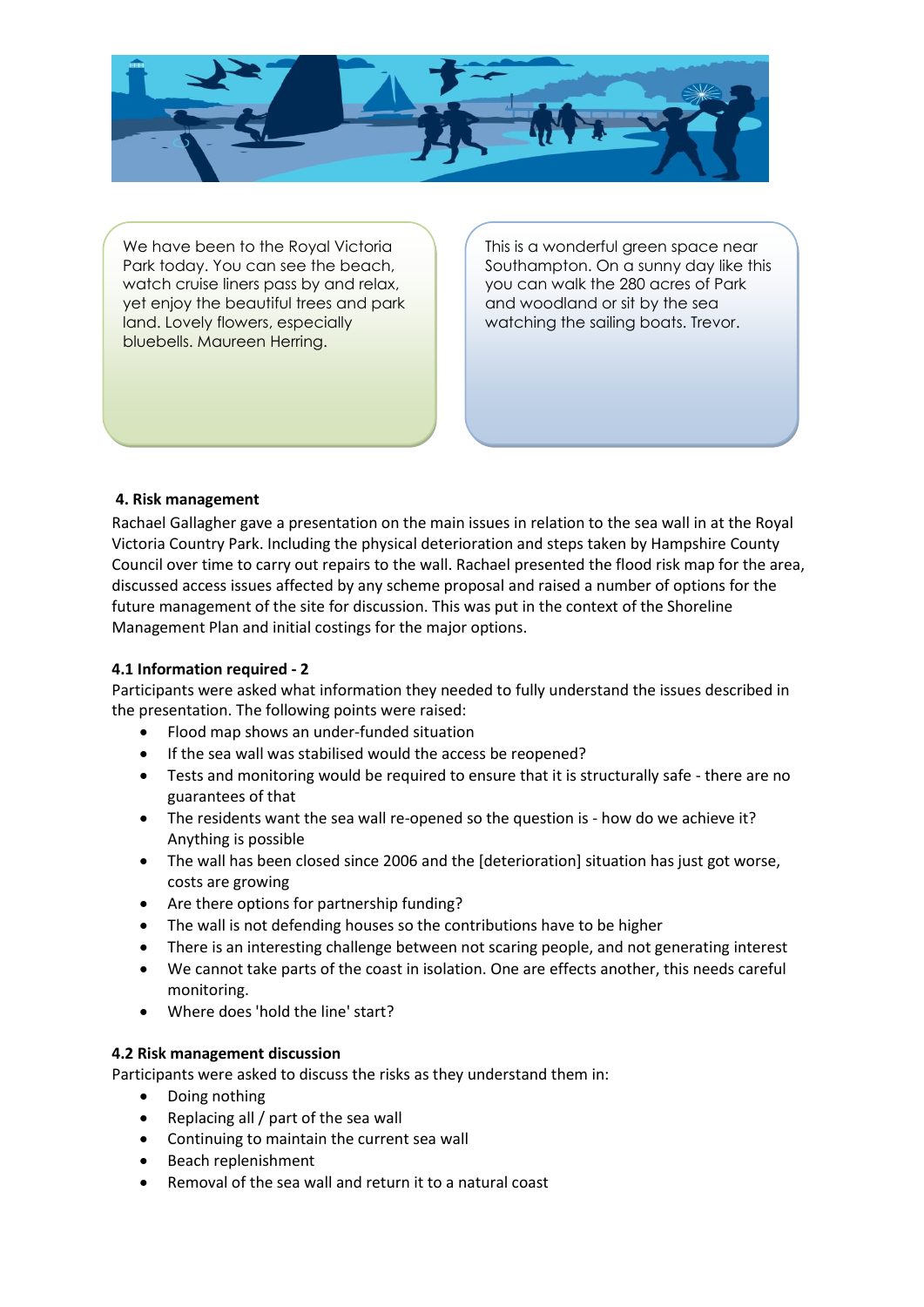

A combination of the above

Group A raised the following points:

- Doing nothing is dangerous
- It is not safe
- Walking in front of the wall is dangerous despite the signs in front of it people still do it
- People still break in through the wire fence
- Everything else costs money
- After time there are too many holes in the wall and too many voids underneath
- Q: What funding is available? A: Not lottery
- It's a Gordian knot seemingly insoluble
- Removal of the sea wall would be cheaper if there was somewhere locally to put the debris o We could use it to pile up and create a bike / skateboard park in the Park!
- It would require planning permission and consultation with those organisations who give the Park various designations including Natural England and Marine Conservation
- Southern Water would need to be brought in because of the sewerage pipe
- Planning applications take time
- There is degeneration to the sea wall over time but Hampshire County Council are maintaining it at the moment - but the costs will outweigh the benefits if this continues
- There is a strong community in favour of having a sea wall to walk on
- A natural coastline means it could flood more
- Storm surge not just spring tides

Group B raised the following points:

- Doing nothing is not an option
- The sewer behind the wall is a big problem but could produce some financial contribution
- Loss of vehicle access, could put a toll bridge on
- Sea level rise 100 years rise by a metre
- Soft rock cliff, take the wall away and the erosion happens quickly
- Should we be spending large sums of money on stopping flooding that happens infrequently
- Failure of sea wall could fracture sewer
- Health & safety issues grow if you do nothing
- Recharge beach putting material onto SSSI
- Sports fields would be affected by degrading of coast
- Maintaining sea wall loss of habitat
- People no longer know the access exists

# **5. Closing plenary session**

The group's views were briefly summarised by the Facilitators. The group was encouraged to attend the subsequent workshops on 12 September and 24 October and to encourage others within the community to attend. Where requests for further information had been made at this workshop it was agreed that as far as possible these would be addressed in presentations at the next workshop. A reminder of what would take place was given as follows: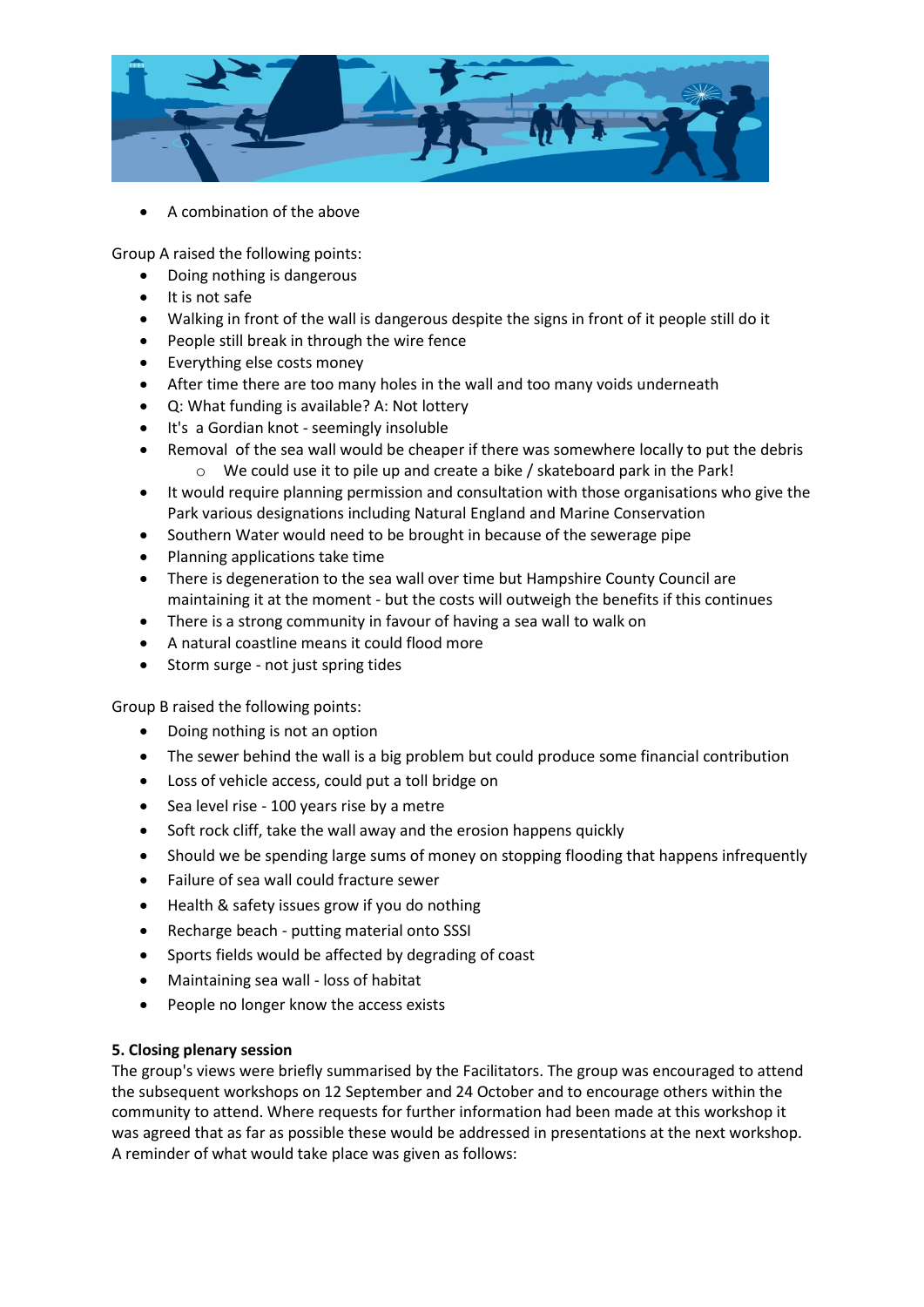

Workshop 2 - Informing the plan (12 September 2013)

This workshop will develop issues from the first workshop and consider peoples aspirations or vision for the Country Park.

- The workshop will share information on what is currently happening and why
- It will help people understand the natural and human (policy/ management) processes at work as well as the implications to them and their use of the site.
- Agree a draft vision for the adaptation plan

Workshop 3 - Developing the plan (24 October 2013)

This workshop will produce actions to achieve the vision

- What do you think are the future options for the site to achieve the vision?
- What might the implications be?
- How would they like to be involved in the future?

#### **6. Evaluation**

The CCATCH project is keen to collect data on participant reactions to the issues raised in these workshops. As participants entered the session they were asked to answer three questions by sticking a blue dot on a sheet. The questions were:

- *To what extent are you concerned about the deterioration of the sea wall at the Royal Victoria Country Park?*
- *How well do you think you understand the coastal defence issues in the Royal Victoria Country Park?*
- *How high do you think the sea level will rise in 100 years time?*

As people left they were asked to complete the evaluation sheets again and this time also answer the question: *How informative have you found this evening?* 

The following images show the results:



By the end of the evening, more people were somewhat more concerned about the deterioration of the sea wall. All participants by the end of the session said that they think they understood the coastal defence issues at the Royal Victoria Country Park very well, whereas the majority gave their answer a '3' for the mid-point between not understanding well and understanding very well on their arrival at the session.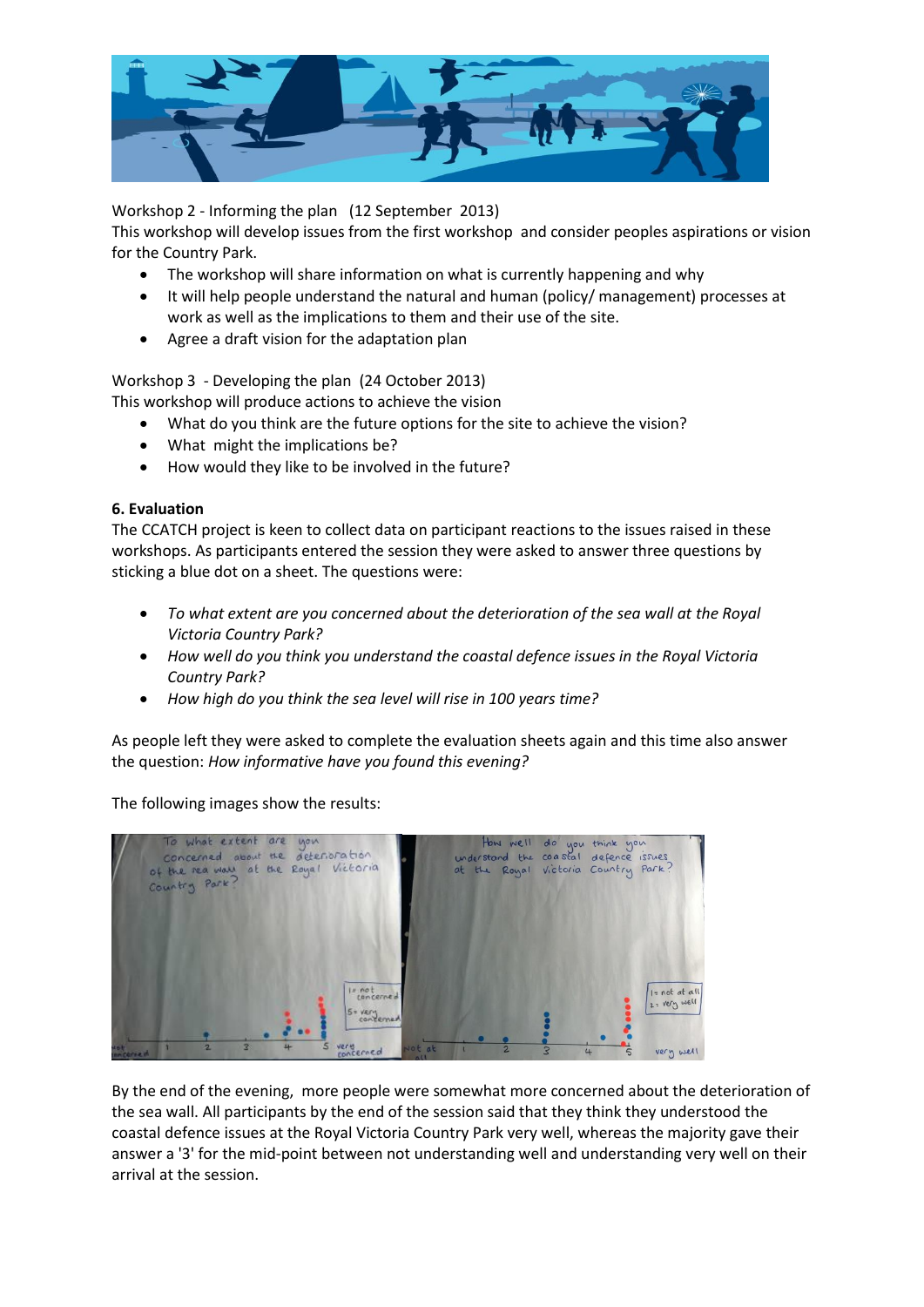





All participants felt that sea level would rise in the next 100 years to 0.5m or more with 5 participants placing their dot at the 1m mark.

All participants said that they found the session informative scoring it a 4 or a 5 on the chart.

In addition participants were asked to complete an evaluation form. 100% of those who completed the form rated the session useful or very useful . All those who attended made a commitment to attending the next set of workshops where they were not otherwise committed on those dates. Comments made on the form were as follows:

- We need to understand how we can generate more interest within the village
- Useful workshop, helped focus the issues
- Could not always hear the speaker (some loss of hearing)
- May be hound local history society could be approached formally (number is in The Scene) to encourage involvement there
- An excellent and useful evening. Lovely refreshments. Thank you
- Good information. Possible options and costs may be useful for next time mainly for local people to understand. People (locals) seem very passionate about this issue.

Resources for Change 18 June 2013